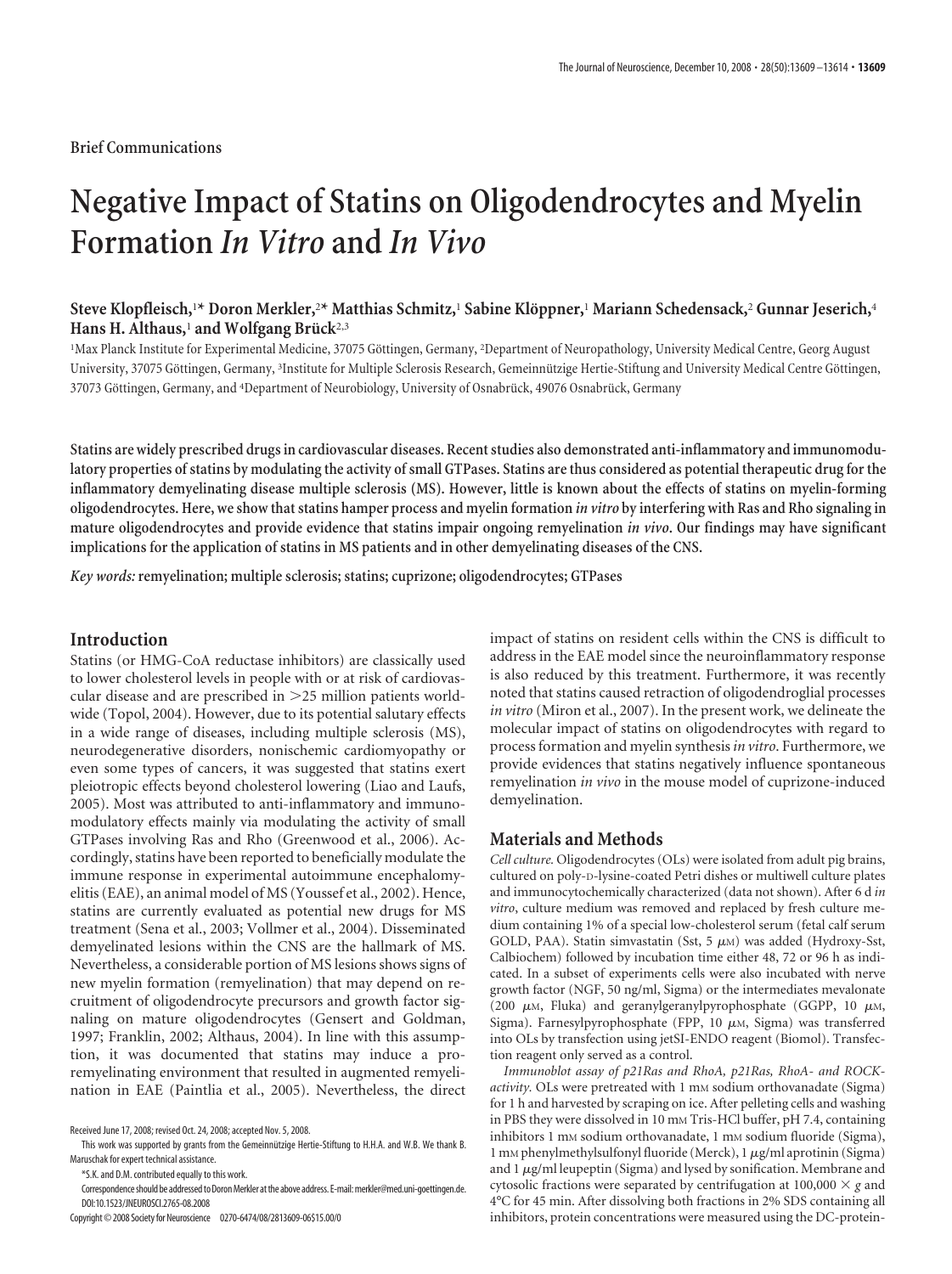assay (Bio-Rad). The same amounts of protein were mixed with sample buffer, heated at 95°C for 5 min and loaded on 15% SDS-gels and separated by PAGE. After transferring proteins to nitrocellulose membrane (GE Healthcare), blots were blocked with PBS containing 5% dry milk, 0.5% Tween 20 for 2 h at room temperature and probed overnight at 4°C with anti-pan-Ras (Ab-3) (Calbiochem, 1:100) or anti-RhoA (Santa Cruz Biotechnology, 1:100). Blots were washed in 0.5% Tween 20/PBS and incubated with HRP-conjugated secondary anti-mouse antibody (GE Healthcare, 1:2000). Bands were visualized by the enhanced chemiluminescence (ECL) detection system (Amersham) according to the manufacturer's instructions and exposure to x-ray film. Activated form of p21Ras (p21Ras-GTP) and RhoA (Rho-GTP) were measured with the Ras or Rho Activation Assay Kit (Upstate), respectively, according to the protocols provided by the manufacture. ROCK activity was determined according to the protocol provided by the manufacturer (Biozol).

*Mitogen-activated protein kinase-in-gel-kinase-assay.* Radioactive mitogen-activated protein kinase (MAPK) assay was performed according to the protocol published previously (Althaus et al., 1997). Briefly, protein concentrations from cell lysates were determined using the DCprotein assay (Bio-Rad) and identical protein amounts of different tested conditions as indicated were separated on a myelin basic protein (MBP) containing SDS gel. Radioactive labeled ATP was incorporated into MBP by active MAPK Erk1/2. Bands of incorporated ATP were visualized by autoradiography, using x-ray film.

*Cuprizone feeding.* All studies were performed in accordance with the German animal protection laws and approved by the responsible governmental authority (Bezirksregierung Braunschweig).

A total of 152 female C57BL/6 mice, 7 to 8 weeks old, were purchased from Charles River.

Animals were fed with 0.2% (w/w) cuprizone (Sigma) in ground breeder chow *ad libitum* for 6 weeks or left under normal diet (agematched controls). At day 0 after cuprizone removal, four animals of the cuprizone-treated group and four age-matched untreated controls were killed to verify demyelination by light microscopy. Directly after cuprizone removal animals were randomly assigned to the following treatment groups: (a) control treatment (diluent only), (b) 1 mg Sst/kg b.wt., (c) 10 mg Sst/kg b.wt., (d) 50 mg Sst/kg b.wt. One, two, or four weeks after cuprizone removal, six animals from each treatment group  $(a-d)$ were killed for light microscopical analysis. A subset of animals were fed with 0.2% (w/w) cuprizone in ground breeder chow *ad libitum* for 6 weeks or left under normal diet (age-matched controls). At day 0 after cuprizone removal animals were randomly assigned into groups as follows: (a') control treatment (diluent only), (b') 10 mg Sst/kg b.wt., and (c) 50 mg Sst/kg b.wt. Three or six weeks after cuprizone removal, three animals from each treatment group  $(a'-c')$  were killed for electron microscopical analysis.

*Tissue preservation and staining.* For histological analysis, animals received an overdose of ketamine/metomidine and were perfused transcardially with either 4% paraformaldehyde for light microscopy or 4% glutaraldehyde for electron microscopy and removed brains were postfixed in corresponding fixative overnight. Segments of brains were prepared for paraffin or electron microscopy from corpus callosum. Paraffin sections were stained with Luxol Fast Blue (LFB), periodic acid-Schiff (PAS). For electron microscopy, sections from epon-embedded corpus callosum were cut and stained with toluidine blue. The tissue was then trimmed and reoriented so that ultrathin cross sections of midline corpus callosum could be cut and treated with uranyl acetate and lead citrate.

*Light and electron microscopic analysis.* Demyelination was scored ranging from 0 (no demyelination) to 3 (complete demyelination) on LFB/PAS paraffin-embedded sections as described previously (Hiremath et al., 1998). Electron micrographs were analyzed using the analysis DocuSystem (Soft Imaging System). At least 800 fibers from each mouse  $(n = 3$  per time point and treatment) were analyzed. G-ratios were defined as diameter of the axon divided by fiber diameter (i.e., axon and myelin). In addition, the number of nonmyelinated fibers in relation to all fibers was counted and expressed as percentage nonmyelination.

*Sst treatment of mice.* After withdrawal of cuprizone, animals were treated with 1, 10, or 50 mg Sst/kg b.w. Sst suspensions were prepared by mixing Sst in a 0.2% agarose gel. The suspension was homogenized and

tempered at 37°C. Controls were prepared by application by tempering 0.2% agarose gel. Treatment was given once daily over indicated time periods via a pharyngeal tube.

*Brain lysates for Western blot analysis of expressed myelin proteins.* Freshly prepared brains were cut and snap frozen in liquid nitrogen and stored at  $-80^{\circ}$ C until further processing. Corpus callosum tissue was dissected and homogenized in 10 mm Tris-HCl-buffer, pH 7.4, and suspension was sonificated on ice. Brain homogenate (200  $\mu$ l) was mixed with 50  $\mu$ l of a 10% SDS solution. Suspension was centrifuged at 10,000 *g* for 25 min at 4°C and supernatant was collected. Protein concentrations were measured using the DC protein assay (Bio-Rad). After mixing with sample buffer and heating at 95¡C for 2 min, defined amounts of proteins were separated on SDS gels  $[1 \mu g$  for MBP, 5  $\mu g$  for proteolipidprotein (PLP) and 20  $\mu$ g for 2',3'-cyclic nucleotide 3'-phosphodiesterase (CNP)]. After Western blotting, membranes were blocked and incubated with primary antibody [MBP, Santa Cruz Biotechnology, 1:3000; PLP, provided by K.A. Nave (Max Planck Institute for Experimental Medicine, Göttingen, Germany), 1:100; CNP, Sigma, 1:500], washed and incubated with secondary antibodies. Proteins were visualized using the ECL detection system (GE Healthcare) and x-ray film.

*Detection of newly synthesized myelin proteins.* Cells were incubated with 20  $\mu$ M radioactive labeled leucine ( $^{14}$ C-leucine, GE Healthcare) for different times. After removing cells by scraping they were pelleted and dissolved in 1% SDS. Protein concentrations were measured using the DC protein assay (Bio-Rad). Sample buffer was added before heating the probes at 95°C for 5 min. The same protein amounts were separated on a 12% SDS gel. As a reference, myelin was isolated from pig brain and separated in the gel. Afterward, the gel was fixed for 1 h in 30% methanol (Baker)/10% acetic acid (Merck) and incubated for 1 h in an enhancer (EN3HANCE<sup>a</sup>, DuPont). Newly synthesized proteins were visualized by autoradiography.

*Statistics.* Analyses were performed with GraphPad Prism software (version 4.0). To assess significant differences between two groups, Student's *t* tests were applied, whereas differences between single measurements of 2 groups were assessed by one-way ANOVA followed by least significant difference post-test if the *F* test of ANOVA indicated statistically significant differences. A  $p$  value  $\leq$  0.05 was considered significant, and a  $p < 0.01$  was considered highly significant.

## **Results**

#### **Interference of Ras- and Rho-signaling by simvastatin causes retraction of oligodendroglial processes** *in vitro*

In a recent study, it has been shown that statins can induce retraction of oligodendroglial processes and decrease cell survival in vitro (Miron et al., 2007). Furthermore, it was noted that the detrimental outcome of oligodendrocytes could be prevented by coincubation with several intermediates of cholesterol biosynthesis (supplemental Fig. 1, available at www.jneurosci.org as supplemental material) ruling out a direct toxic effect of statins. Mechanistically, the extension of oligodendroglial processes is linked to the p21Ras/MAPK(Erk) pathway and Rho signaling (Stariha et al., 1997; Liang et al., 2004). Proper membrane targeting of p21Ras and Rho is essential for activation and signaling and depends on the prenylation by intermediates of cholesterol biosynthesis such as FPP and GGPP, respectively (Casey, 1995). We therefore analyzed whether treatment with the Sst causes reduction of these intermediates in oligodendrocytes *in vitro* and thus could interfere with the corresponding signaling pathways. In a first set of experiments, we assessed the impact of Sst on membrane anchoring of oligodendroglial p21Ras in oligodendrocytes. For this purpose, membrane and cytosolic fractions of p21Ras were determined by Western blot analysis (Fig. 1*A*). Treatment of oligodendrocytes with Sst reduced membrane-bound p21Ras and increased cytosolic p21Ras. Addition of either cholesterol biosynthesis intermediates mevalonate (that can be metabolized to FPP) or FPP itself completely reversed this translocation of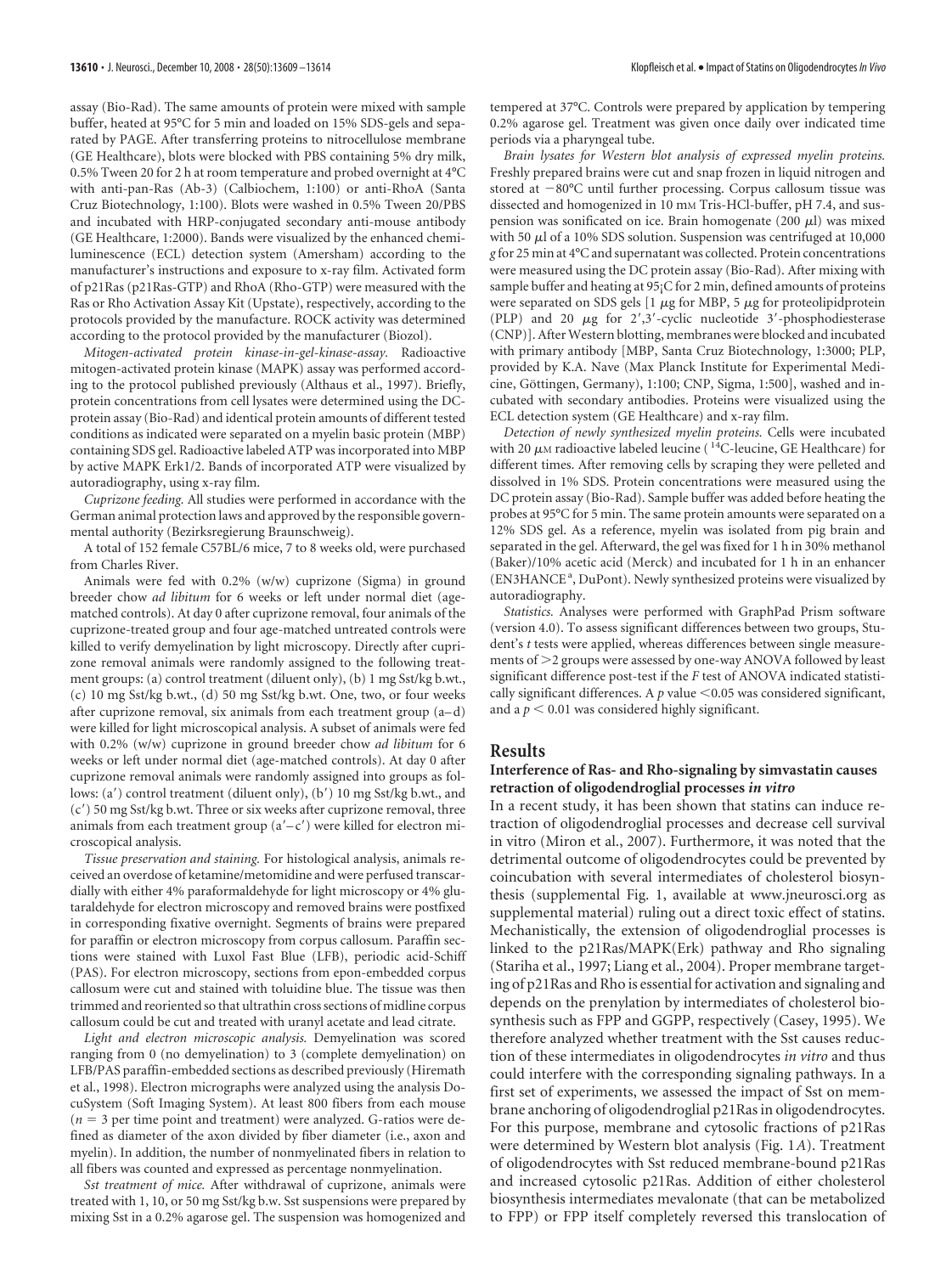

**Figure 1.** Simvasatin (Sst) reduces p21Ras membrane association, Erk1/2 activity and myelinogenesis of oligodendrocytes *in vitro*. *A*, Distribution of membrane (left) and cytosolic (right) fraction of p21Ras were quantified by Western blot analysis (signal of control "Ctr." was set as 100%). Sst treatment significantly reduced membrane-bound p21Ras and increased the cytosolic p21Ras compared with untreated controls. *B*, Decreased Ras activity was revealed in the p21Ras pull-down assay.*C*, Sst reduced downstream activity of MAPK Erk1 (left two panels) and Erk2 (right two panels) after 48 h and after 72 h. *D*, Reduction of Erk1/2 activity by Sst could not be prevented by the addition of NGF.*E*, Accordingly, enhanced oligodendroglial process formation was observable if NGF was added solely (top right) but not simultaneously with Sst (bottom right).*F*, Measurement of 14C-leucine incorporation of the myelin proteins MBP, PLP and CNP revealed reduced myelinogenesis after exposure to Sst for 72 h (signal of control "Ctr." was set as 100%). Each of the symbols (closed circle, open circle or square) in panels **A-D** represents the mean of one independent experiment (consisting of 5–6 replicates per group). Results in  $F$  are presented as mean  $+$  SEM of three independent experiments. Total protein concentration was determined as indicated in material and methods and total protein amount was adapted to equal the amount for each tested sample. Statistical analyses were performed for control versus treatment group(s).  $* p < 0.05$ ,  $* p < 0.01$ . Scale bar, 10  $\mu$ m.

p21Ras (supplemental Fig. 2, available at www.jneurosci.org as supplemental material). Furthermore, GTP-bound p21Ras (the activated form) was reduced by  $\sim$  60% as determined in pulldown assays (Fig. 1*B*). Subsequently, we determined the effect of p21Ras translocation on the downstream effectors MAPK(Erk1/ 2). Erk1/2 activities were both significantly reduced in oligodendrocytes after exposure to Sst and showed only  $\sim$  65% of control activity (Fig. 1*C*). Erk1/2 activities are induced upon exposure to NGF in oligodendrocytes (Althaus et al., 1997). Accordingly,

NGF signaling via TrkA/p21Ras resulted in enhanced process formation (Fig. 1*E*). Since the p21Ras/MAPK pathway was impaired by Sst, addition of NGF could neither reverse the reduced Erk1/2 activity (Fig. 1*D*) nor enhance oligodendroglial process formation (Fig. 1*E*). Furthermore, activation of Erk1/2 was shown to induce myelinogenesis (Bhat and Zhang, 1996). We therefore tested whether Sst interferes with the synthesis of myelin proteins such as MBP, PLP or CNP *in vitro*. Measurement of 14C-leucine incorporation revealed a significant reduction of all three myelin proteins upon Sst exposure (Fig. 1*F*). In addition, we investigated the effect of Sst on the Rho signaling cascade which was shown to be associated with cytoskeletal rearrangements, such as retraction of cellular processes (Riento and Ridley, 2003). Sst treatment caused translocation of membrane bound Rho to the cytosol (Fig. 2*A*). Treatment of OLs with Sst caused a reduction of membrane-bound RhoA by  $\sim$  60% and an increase of cytosolic RhoA by  $\sim$ 150% compared with untreated control. Interestingly, the activity of RhoA (170%) and its effector ROCK (150%) was strongly induced compared with untreated control (Figs. 2*B*,*C*). Although the reason for this latter unexpected outcome remains to be investigated in the future, it is consistent with earlier studies showing that pharmacological inhibition of ROCK activity results in enhanced oligodendroglial process formation (Riento and Ridley, 2003).

## **Intrinsic remyelination is delayed by statins** *in vivo*

We further analyzed the influence of Sst on spontaneous remyelination after a demyelinating insult *in vivo*. Cuprizone feeding induces consistent demyelination within the corpus callosum of C57BL/6 mice followed by substantial spontaneous remyelination within a few weeks of cuprizone withdrawal (Matsushima and Morell, 2001). We applied Sst daily perorally at 1 mg/kg b.w., 10 mg/kg b.w. or 50 mg/kg b.w. Animals treated with various doses of Sst following cuprizone challenge revealed impaired remyelination compared with untreated controls (Fig. 3*A*). Double-

blind analysis of tissue sections demonstrated the negative impact of Sst, even for the lowest dose of 1 mg/kg b.w., on remyelination within the corpus callosum ( $p < 0.05$ ) (Fig. 3*B*). We further assessed remyelination by electron microscopy in a subgroup of animals (Fig. 3*C–E*). The degree of remyelination for both control and Sst-treated animals was determined by the percentage of unmyelinated axons and by the g-ratio 3 and 6 weeks after termination of cuprizone diet (Fig. 3*D*,*E*). Age-matched healthy control animals showed  $4 \pm 1\%$  (mean  $\pm$  SEM) unmyelinated axons,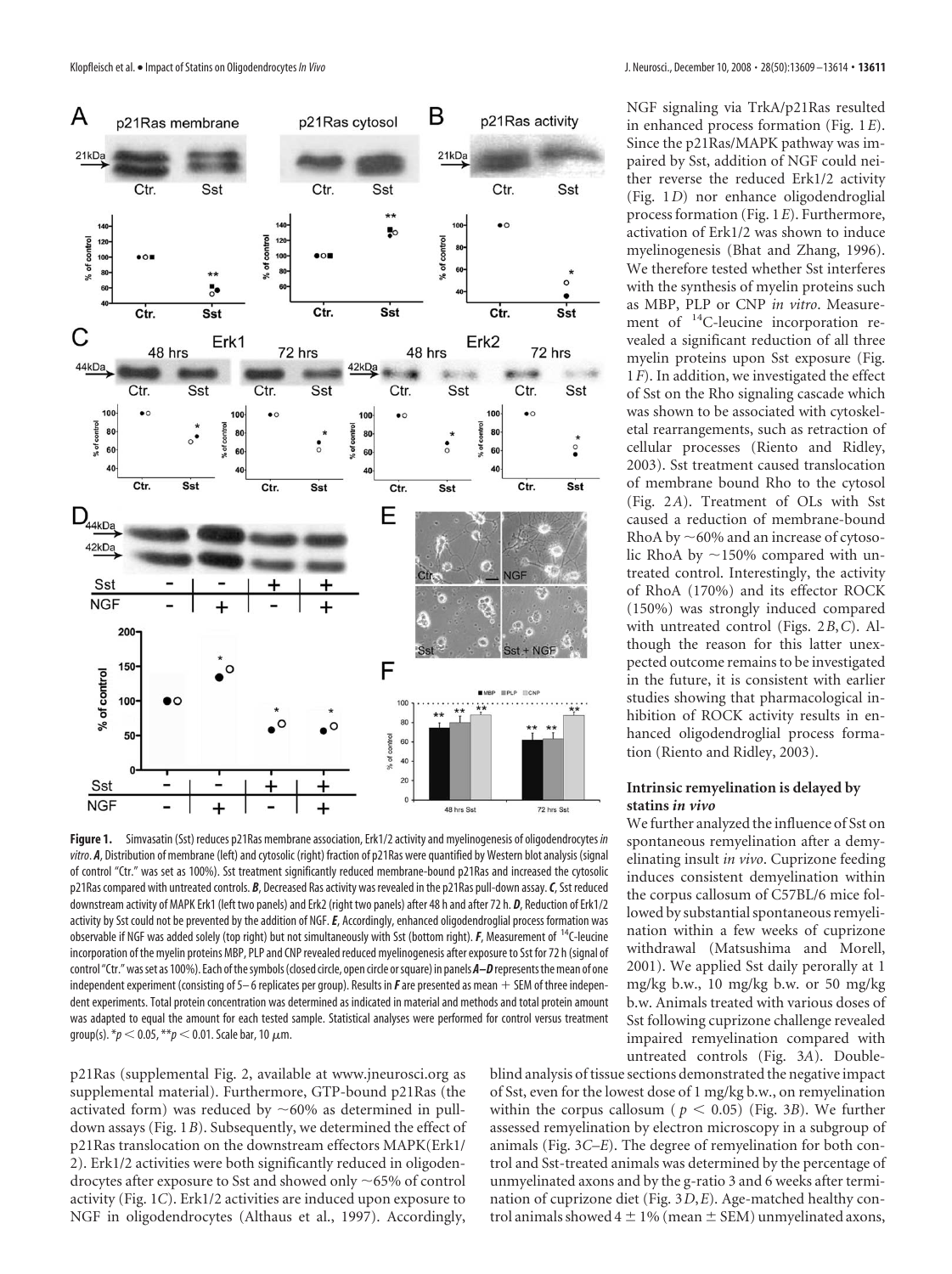

**Figure 2.** Sst reduces membrane association of RhoA but induces activity of RhoA and activity of the Rho-effector ROCK in oligodendrocytes *in vitro*. *A*, Treatment of OLs with Sst caused a reduction of membrane-bound RhoA by  $\sim$  60% and an increase of cytosolic RhoA by  $\sim$  150% compared with control (Western blot signal of control "Ctr." was set as 100%). *B*, Of note, exposure to Sst induced RhoA-activity by  $\sim$  170% compared with control as evidenced by a Rho-activity assay. *C*, Similarly, activity of the Rho effector ROCK (Rho-kinase) was increased after Sst treatment to 150% of control level. Panels represent the summary of three independent experiments (each consists of 5– 6 replicates per group). Total protein concentration was determined as indicated in material and methods and total protein amount was adapted to equal the amount for each tested sample.

whereas after 6 weeks of cuprizone diet  $\sim$  66  $\pm$  5% of axons were unmyelinated. After 3 weeks of recovery,  $34 \pm 5\%$  of axons remained unmyelinated in untreated controls compared with 48  $\pm$ 5% (10 mg Sst/kg b.w.) and 48  $\pm$  3% (50 mg Sst/kg b.w.) in Sst-treated animals ( $p < 0.05$  Sst-treated versus control). This difference was even more accentuated 6 weeks after recovery. Control animals displayed an almost baseline level with  $11 \pm 2\%$ of unmyelinated fibers, whereas Sst-treated animals showed 42% (10 mg Sst/kg b.w.) or 44% (50 mg Sst/kg b.w.) unmyelinated axons, respectively ( $p < 0.01\%$ ). The g-ratio (axon diameter to fiber diameter) was calculated as a further parameter for the assessment of remyelination (Coetzee et al., 1996). Untreated animals showed a g-ratio of 0.79  $\pm$  0.01 (mean  $\pm$  SD) which was increased to  $0.93 \pm 0.02$  after 6 weeks of cuprizone diet. It returned to near normal values (0.82  $\pm$  0.02) after 6 weeks of normal diet. In contrast, the g-ratio was significantly higher 3 and 6 weeks after recovery in Sst-treated animals [after 6 weeks (0.89  $\pm$ 0.01) than in spontaneously remyelinating controls ( $p < 0.05$  for both time points and doses)]. We further measured the amount of myelin by quantitative Western blot analysis for MBP, PLP and CNP from brain homogenates. Six weeks of cuprizone treatment induced a reduction of 30% for MBP, 54% for PLP and 50% for CNP compared with age-matched healthy controls (supplemental Fig. 3*A*, available at www.jneurosci.org as supplemental material). Even 6 weeks after recovery, animals treated with 10 mg Sst/kg b.w., showed significant reduction by 35% for MBP, 52% for PLP and 52% for CNP compared with spontaneous remyelinating animals (supplemental Fig. 3*B*, available at www. jneurosci.org as supplemental material). Similar results were obtained with 50 mg Sst/kg b.w. No differences in macrophages/ microglia infiltration was evident between the different treatments after cuprizone recovery (data not shown).

#### **Discussion**

Numerous studies have shown that statins target several key elements in the immunological cascade involved in inflammation and tissue damage (Liao and Laufs, 2005; Greenwood et al., 2006), and thus appear to be promising candidates for novel therapeutic drugs in MS. Nevertheless, the disease course in MS is characterized by broad interindividual variability with regard to the severity of symptoms during single MS attacks as well as to the extent of functional recovery: while some patients recover almost completely from an episode, others do not at all. The reason for this heterogeneity is still not understood, but it is conceivable that intrinsic regenerative capacities contribute to functional recovery during the remitting phase of MS (Franklin, 2002; Brück et al., 2003). Indeed, in a considerable fraction of MS cases, numerous demyelinating and remyelinating events occur during the decades-long disease course (Barkhof et al., 2003; Patrikios et al., 2006). Thus, in addition to the resolution of inflammation, remyelination seems to contribute to functional recovery in MS patients especially in the early phase of disease. Oligodendrocytes are highly metabolically active during myelin formation and any negative interference may result in failure of remyelination (Saher et al., 2005). Our data indicate that statin-induced modulation of Ras and Rho signaling is not only restricted to the immune compartment but also directly affects homeostasis of oligodendrocytes *in vitro* and *in vivo*. Previous studies indicated that statins may promote remyelination in the CNS in the EAE model (Paintlia et al., 2005, 2008). The discrepancy between our present results and previous findings might be explained by the different experimental systems used. Immunomodulatory effects mediated by statins cannot be easily differentiated from direct effects on resident cells of the CNS (as oligodendrocytes) in the EAE model, since a reduction of inflammation may always be accompanied by less destructive CNS lesions (an effect that we do not challenge by our study). In contrast, immunomodulatory effects are not as important in the cuprizone model as in the EAE model, since in the cuprizone model demyelination is primarily induced by toxic events (Blakemore, 1973; Ludwin, 1978). Therefore the cuprizone model is more suitable for studying effects directly related to oligodendrocytes but independent of inflammation. While we clearly acknowledge the potential beneficial effects of statins on inflammation in MS/EAE, our study nevertheless indicates that statins may negatively affect intrinsic properties of oligodendrocytes during remyelination, a process that may become particularly important during the recovery phase in MS when inflammation declines. Furthermore, protracted failure of remyelination as a consequence of statin treatment may also contribute to an increase in demyelination-associated axonal damage (Irvine and Blakemore, 2008). This may also affect axonal struc-

 $\rightarrow$ 

Figure 3. Simvastatin (Sst) treatment delays remyelination *in vivo. A*, LFB/PAS staining revealed extensive demyelination ("6 weeks cuprizone") that was still almost complete 1 week after recovery in all groups tested (top row, arrows indicate demyelinated corpus callosum, for comparison see "age-matched control"). Two and four weeks after recovery, Sst-treated animals (1, 10 or 50 mg/kg b.w., as indicated in *A*) showed a delayed reestablishment of LFB staining compared with untreated controls (control). *B*, The degree of demyelination on LFB/PAS-stained sections was scored on a scale of 0 (completely myelinated) to 3 (completely demyelinated). C, Electron microscopy 3 or 6 weeks ( $n = 3$  mice per group and time point) after recovery, respectively. Even after 6 weeks after curpizone removal, remyelination remained strongly impaired in Sst-treated animals. *D*, The number of myelinated axons reached almost baseline levels 6 weeks after recovery in untreated controls, while in Sst-treated animals a substantial fraction of axons remained unmyelinated. *E*, Similarly, g-ratio was significantly higher in Sst-treated animals 3 and 6 weeks after recovery. Results are presented as mean  $+$  SEM.  $*p < 0.05$ ,  $*p < 0.01$ . Scale bars: (in *A*) 2 mm; (in *C*) 1  $\mu$ m.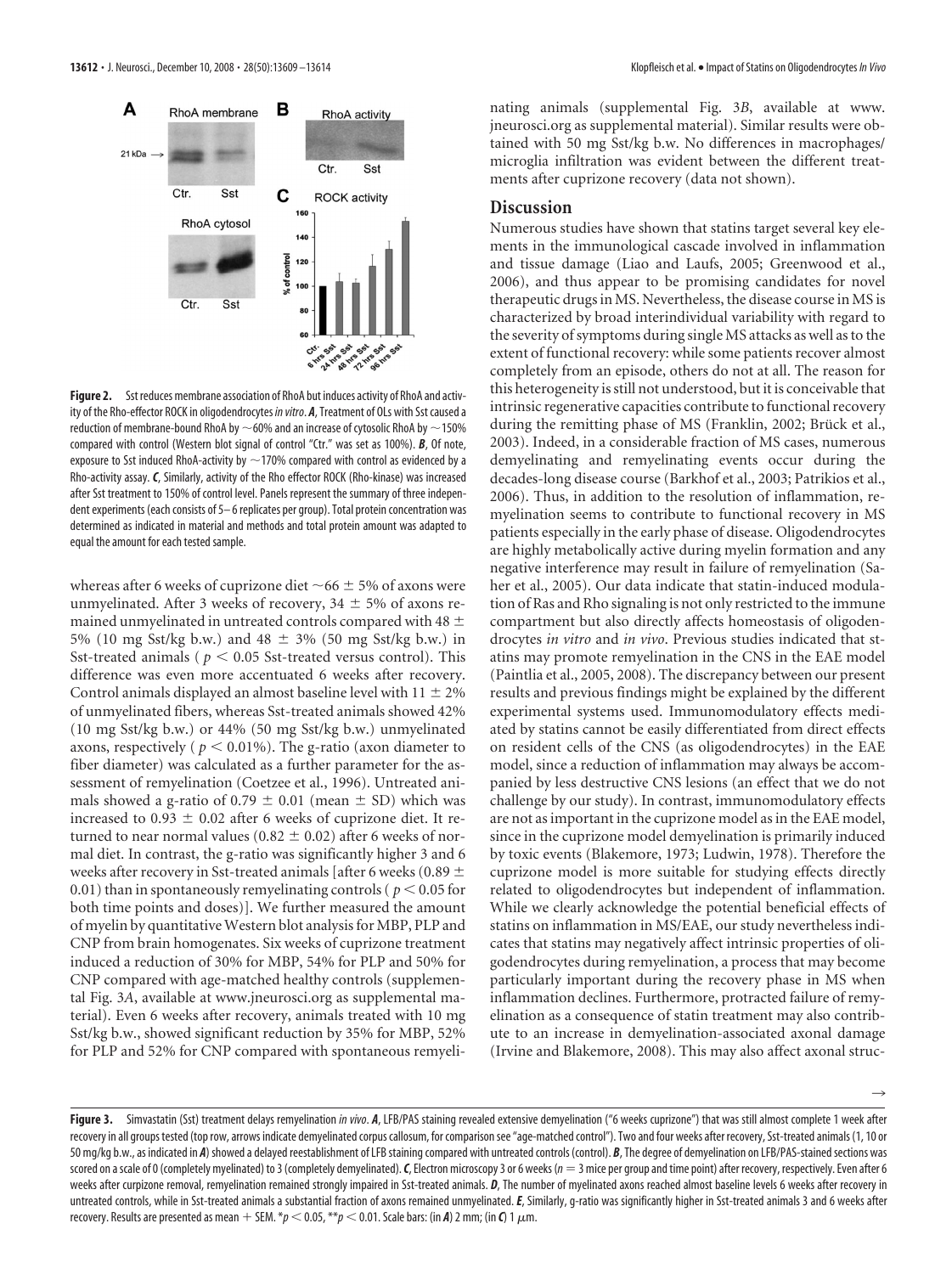